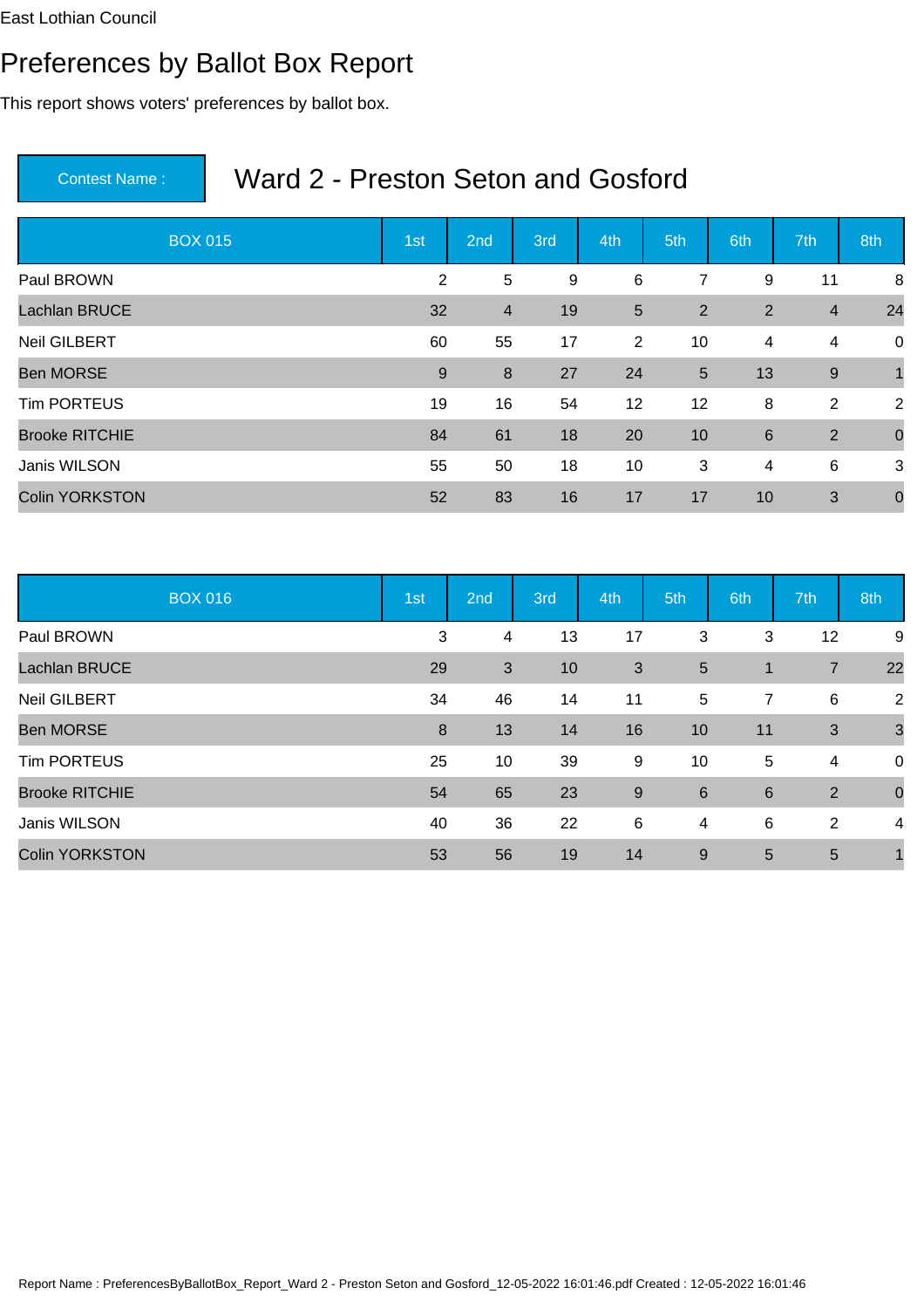# Preferences by Ballot Box Report

This report shows voters' preferences by ballot box.

| <b>BOX 017</b>        | 1st         | 2 <sub>nd</sub> | 3rd | 4th | 5th             | 6th            | 7th            | 8th            |
|-----------------------|-------------|-----------------|-----|-----|-----------------|----------------|----------------|----------------|
| Paul BROWN            | $\mathbf 0$ | 3               | 10  | 8   | 3               | 3              | 11             | 9              |
| <b>Lachlan BRUCE</b>  | 36          | 8               | 14  | 5   | $\mathbf 1$     | 2              | $\overline{5}$ | 15             |
| <b>Neil GILBERT</b>   | 65          | 52              | 17  | 6   | 3               | 3              | 3              | $\overline{0}$ |
| <b>Ben MORSE</b>      | 6           | 13              | 29  | 18  | $5\phantom{.0}$ | 9              | 8              | $\overline{0}$ |
| <b>Tim PORTEUS</b>    | 24          | 19              | 44  | 8   | 12              | 4              | 1              | $\mathbf 0$    |
| <b>Brooke RITCHIE</b> | 112         | 72              | 24  | 20  | 10              | $\overline{4}$ | $\mathbf 1$    | $\overline{0}$ |
| Janis WILSON          | 46          | 56              | 21  | 8   | $\overline{7}$  | $\overline{2}$ | $\mathbf 0$    | 2              |
| <b>Colin YORKSTON</b> | 71          | 114             | 21  | 14  | 8               | $9\,$          | $\overline{2}$ | $\mathbf 0$    |

| <b>BOX 018</b>        | 1st | 2nd    | 3rd | 4th            | 5th            | 6th            | 7th         | 8th            |
|-----------------------|-----|--------|-----|----------------|----------------|----------------|-------------|----------------|
| Paul BROWN            |     | 7<br>1 | 5   | 11             | 3              | 3              | 8           | 3              |
| <b>Lachlan BRUCE</b>  | 40  | 6      | 13  | $\overline{2}$ | $\mathbf{1}$   | 3              | $\mathbf 1$ | 14             |
| <b>Neil GILBERT</b>   | 34  | 47     | 11  | 10             | 8              | 4              | 2           | 0              |
| <b>Ben MORSE</b>      | 10  | 11     | 18  | 17             | 8              | $\overline{4}$ | 2           | $\mathbf{1}$   |
| <b>Tim PORTEUS</b>    | 10  | 10     | 42  | 12             | $\overline{7}$ | 3              | 2           | $\overline{2}$ |
| <b>Brooke RITCHIE</b> | 40  | 92     | 24  | 16             | 2              | $6\phantom{1}$ | 3           | $\mathbf 0$    |
| Janis WILSON          | 42  | 42     | 18  | 9              | 5              | 3              | 1           | 3              |
| <b>Colin YORKSTON</b> | 94  | 46     | 31  | 6              | 8              | 3              | 5           | $\mathbf 1$    |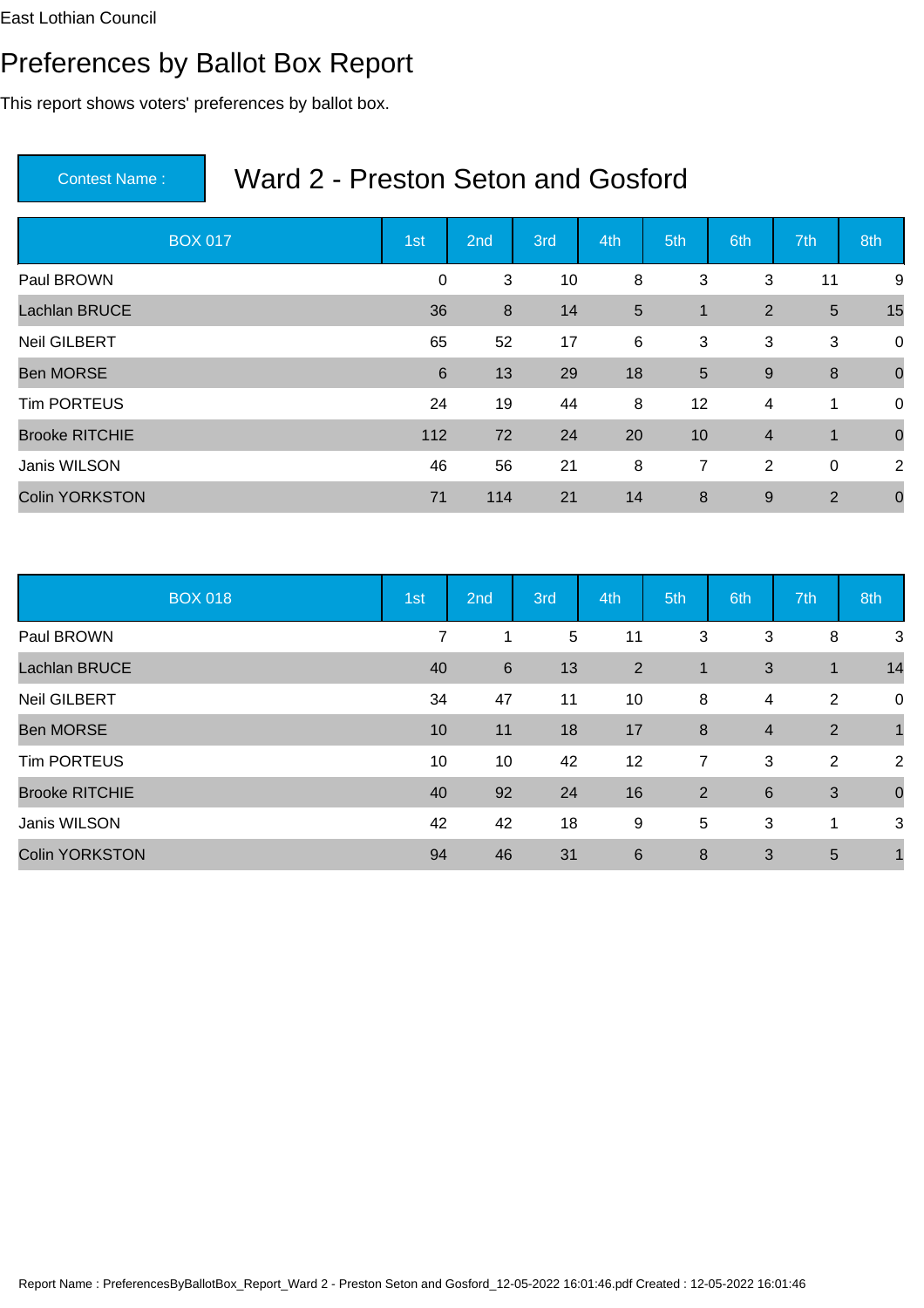# Preferences by Ballot Box Report

This report shows voters' preferences by ballot box.

| <b>BOX 019</b>        | 1st             | 2 <sub>nd</sub> | 3rd | 4th            | 5th              | 6th            | 7th            | 8th            |
|-----------------------|-----------------|-----------------|-----|----------------|------------------|----------------|----------------|----------------|
| Paul BROWN            | 2               | 3               | 20  | 6              | 4                | $\mathbf 0$    | 11             | 3              |
| <b>Lachlan BRUCE</b>  | 20              | $\overline{4}$  | 12  | $\overline{4}$ | 1                | $\blacksquare$ | 3              | 18             |
| <b>Neil GILBERT</b>   | 51              | 44              | 10  | 15             | 6                | $\mathbf{1}$   | 1              | $\mathbf 0$    |
| <b>Ben MORSE</b>      | $5\phantom{.0}$ | 9               | 12  | 10             | $\boldsymbol{8}$ | 15             | 6              | $\overline{0}$ |
| <b>Tim PORTEUS</b>    | 18              | 12              | 38  | 12             | 9                | 5              | 2              | 1              |
| <b>Brooke RITCHIE</b> | 21              | 68              | 15  | $\overline{9}$ | 9                | $\overline{4}$ | 3              | $\overline{0}$ |
| Janis WILSON          | 47              | 46              | 20  | $\overline{4}$ | 3                | $\overline{4}$ | 2              | $\overline{0}$ |
| <b>Colin YORKSTON</b> | 69              | 30              | 15  | 10             | $6\phantom{1}6$  | $6\phantom{1}$ | $\overline{2}$ | $\overline{4}$ |

| <b>BOX 020</b>        | 1st            | 2nd            | 3rd | 4th            | 5th            | 6th            | 7th              | 8th            |
|-----------------------|----------------|----------------|-----|----------------|----------------|----------------|------------------|----------------|
| Paul BROWN            | $\overline{2}$ |                | 6   | $\overline{2}$ | 6              | 3              | 3                | 5              |
| <b>Lachlan BRUCE</b>  | 10             | $\overline{2}$ | 8   | $\sqrt{3}$     | $\overline{0}$ | 3              | 6                | $\mathbf{3}$   |
| <b>Neil GILBERT</b>   | 28             | 31             | 15  | 6              | $\overline{2}$ | 5              | 4                | 0              |
| <b>Ben MORSE</b>      | 3              | $\overline{7}$ | 11  | 13             | 6              | 3              | 3                | $\overline{2}$ |
| <b>Tim PORTEUS</b>    | 8              | 11             | 21  | 8              | 4              | 3              | $\boldsymbol{0}$ | 6              |
| <b>Brooke RITCHIE</b> | 27             | 109            | 6   | 3              | 3              | $\overline{2}$ | $\overline{0}$   | $\mathbf 0$    |
| Janis WILSON          | 29             | 20             | 19  | 7              | 3              | 1              | $\overline{2}$   | 3              |
| <b>Colin YORKSTON</b> | 112            | 23             | 10  | $\overline{4}$ | 6              | $\overline{2}$ | 1                | $\mathbf 0$    |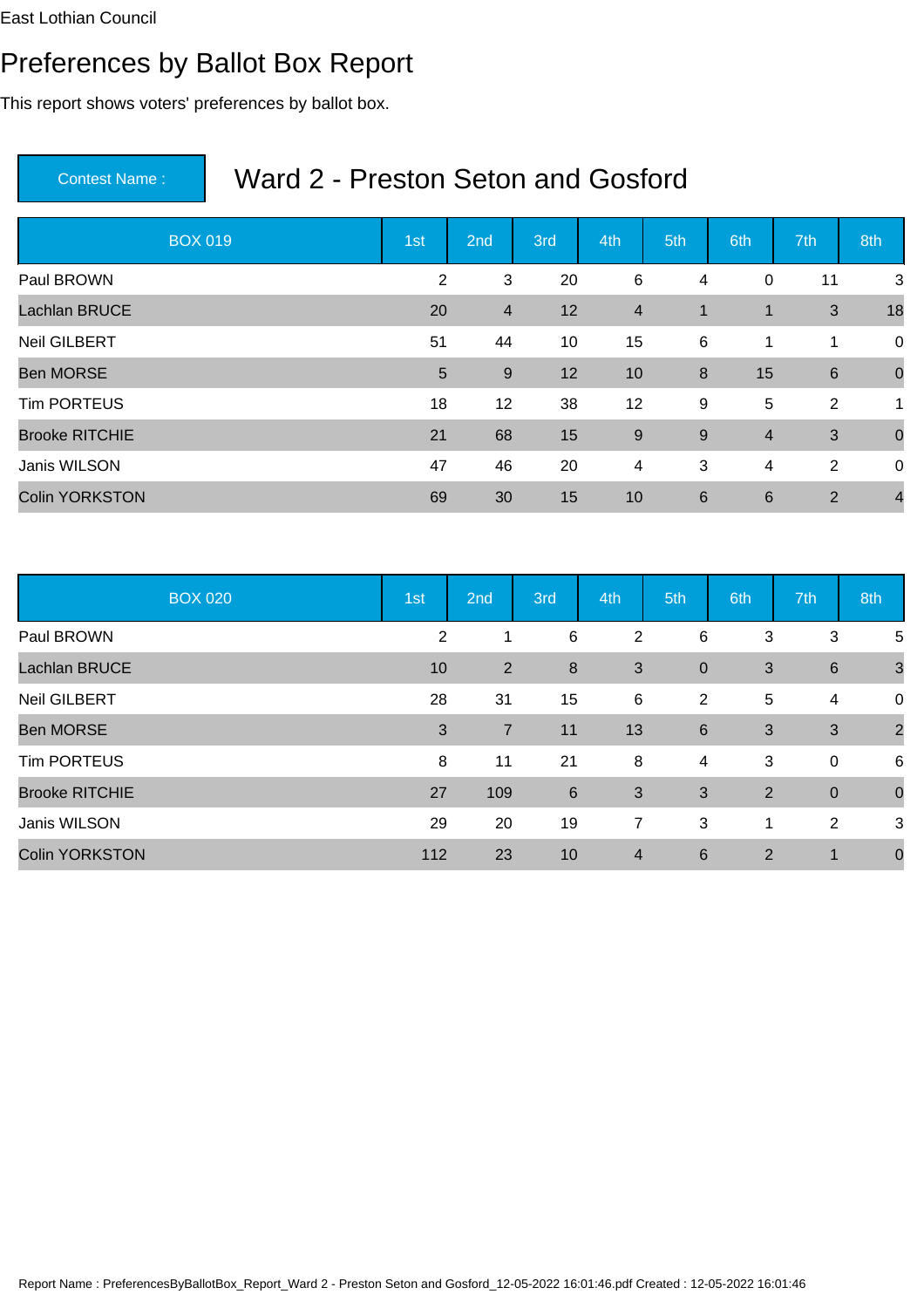# Preferences by Ballot Box Report

This report shows voters' preferences by ballot box.

| <b>BOX 021</b>        | 1st             | 2 <sub>nd</sub> | 3rd | 4th            | 5th             | 6th             | 7th            | 8th            |
|-----------------------|-----------------|-----------------|-----|----------------|-----------------|-----------------|----------------|----------------|
| Paul BROWN            | 2               | $\mathbf 0$     | 9   | 1              | 8               | 8               | 3              | 6              |
| <b>Lachlan BRUCE</b>  | 20              | 6               | 23  | $\overline{4}$ | 2               | $\overline{2}$  | $\sqrt{5}$     | 13             |
| <b>Neil GILBERT</b>   | 33              | 50              | 13  | 3              | 2               | $\mathbf{1}$    | 5              | $\overline{0}$ |
| <b>Ben MORSE</b>      | $5\phantom{.0}$ | 9               | 17  | 24             | $\mathbf 1$     | $6\phantom{1}6$ | $\overline{7}$ | $\overline{2}$ |
| <b>Tim PORTEUS</b>    | 10              | 11              | 31  | 7              | 13              | 5               | $\overline{5}$ | 1              |
| <b>Brooke RITCHIE</b> | 40              | 106             | 19  | 17             | $6\phantom{1}6$ | $\overline{2}$  | $\overline{2}$ | $\overline{0}$ |
| Janis WILSON          | 47              | 36              | 16  | 6              | 1               | 2               | $\mathbf 0$    | 4              |
| <b>Colin YORKSTON</b> | 108             | 35              | 23  | 14             | 8               | $6\phantom{1}6$ | 1              |                |

|                       | <b>BOX 022</b> | 1st | 2nd            | 3rd   | 4th            | 5th            | 6th             | 7th              | 8th            |
|-----------------------|----------------|-----|----------------|-------|----------------|----------------|-----------------|------------------|----------------|
| Paul BROWN            |                | 7   | 6              | 5     | 7              | $\mathbf 0$    | 3               | 5                | 7              |
| <b>Lachlan BRUCE</b>  |                | 56  | $\overline{5}$ | 12    | $\overline{2}$ | $\overline{0}$ | $\overline{2}$  | $\overline{4}$   | $\overline{7}$ |
| Neil GILBERT          |                | 56  | 29             | $9\,$ | 6              | 6              | 3               | $\boldsymbol{0}$ | 1              |
| <b>Ben MORSE</b>      |                | 3   | 9              | 21    | 17             | $\overline{7}$ | 5               | 5                | $\mathbf 0$    |
| <b>Tim PORTEUS</b>    |                | 12  | 13             | 33    | 8              | $\overline{7}$ | 5               | 3                | 1              |
| <b>Brooke RITCHIE</b> |                | 33  | 67             | 22    | 9              | $\overline{4}$ | $6\phantom{1}6$ | $\overline{0}$   | $\mathbf 0$    |
| Janis WILSON          |                | 17  | 48             | 25    | 15             | 3              | 1               | 2                | 0              |
| <b>Colin YORKSTON</b> |                | 58  | 31             | 21    | 11             | 13             | 3               | $\overline{4}$   | $\mathbf 0$    |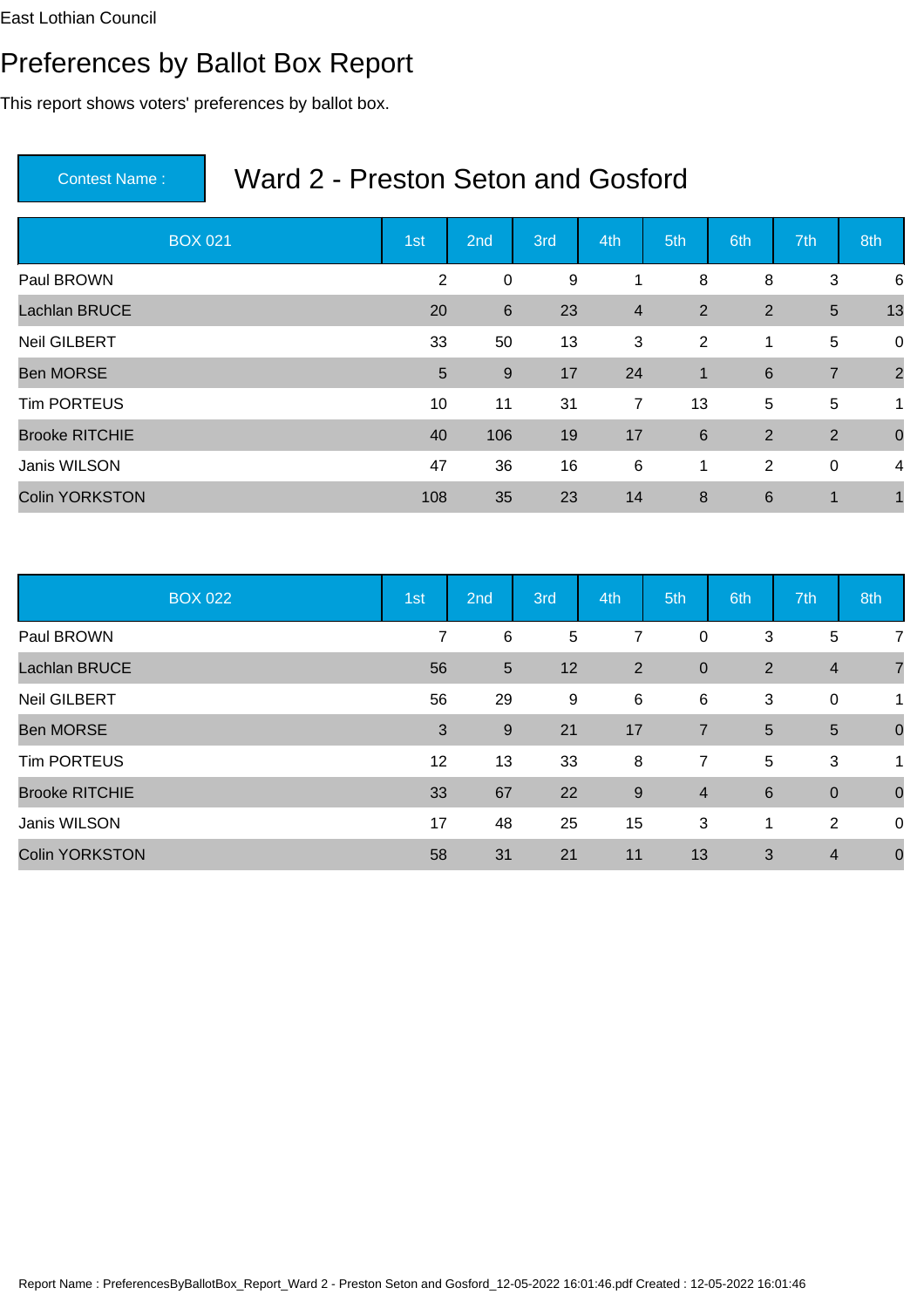# Preferences by Ballot Box Report

This report shows voters' preferences by ballot box.

| <b>BOX 023</b>        | 1st            | 2 <sub>nd</sub> | 3rd | 4th              | 5th            | 6th            | 7th            | 8th            |
|-----------------------|----------------|-----------------|-----|------------------|----------------|----------------|----------------|----------------|
| Paul BROWN            | 3              | 1               | 11  | 12               | $\,6$          | 3              | 3              | 6              |
| <b>Lachlan BRUCE</b>  | 44             | $5\phantom{1}$  | 11  | $\mathbf 0$      | $\mathbf 0$    | $\overline{4}$ | $\overline{5}$ | 15             |
| <b>Neil GILBERT</b>   | 74             | 23              | 6   | 8                | 6              | $\mathbf 1$    | 3              | $\overline{0}$ |
| <b>Ben MORSE</b>      | $\overline{4}$ | 6               | 23  | 16               | 9              | 5              | 8              | $\overline{0}$ |
| <b>Tim PORTEUS</b>    | 11             | $9\,$           | 54  | 16               | $\overline{4}$ | 4              | 1              | 1              |
| <b>Brooke RITCHIE</b> | 38             | 63              | 17  | $\boldsymbol{8}$ | 5              | 9              | 3              | $\overline{0}$ |
| Janis WILSON          | 19             | 60              | 14  | 9                | $\overline{4}$ | 3              | $\overline{2}$ | 2              |
| <b>Colin YORKSTON</b> | 46             | 41              | 16  | 8                | 11             | $\overline{7}$ | 5              |                |

|                       | <b>BOX 024</b> | 1st | 2nd            | 3rd            | 4th            | 5th            | 6th             | 7th             | 8th             |
|-----------------------|----------------|-----|----------------|----------------|----------------|----------------|-----------------|-----------------|-----------------|
| Paul BROWN            |                | 5   | 4              | 12             | 6              | 4              | 3               | 11              | $5\phantom{.0}$ |
| Lachlan BRUCE         |                | 44  | $5\phantom{1}$ | 9              | $\overline{4}$ | $\overline{0}$ | 2               | $5\phantom{.0}$ | 20              |
| <b>Neil GILBERT</b>   |                | 69  | 22             | $\overline{7}$ | 5              | 6              | 4               | 1               | 0               |
| <b>Ben MORSE</b>      |                | 6   | 20             | 19             | 16             | 11             | 12              | 8               | $\mathbf 0$     |
| <b>Tim PORTEUS</b>    |                | 9   | 13             | 48             | 18             | 3              | 5               | 2               | 3               |
| <b>Brooke RITCHIE</b> |                | 24  | 44             | 24             | 15             | 8              | $6\phantom{1}6$ | 2               | $\mathbf 0$     |
| Janis WILSON          |                | 18  | 60             | 14             | 7              | 4              | 1               | 3               | 1               |
| <b>Colin YORKSTON</b> |                | 41  | 30             | 24             | 11             | 10             | 8               | 3               | $\mathbf 0$     |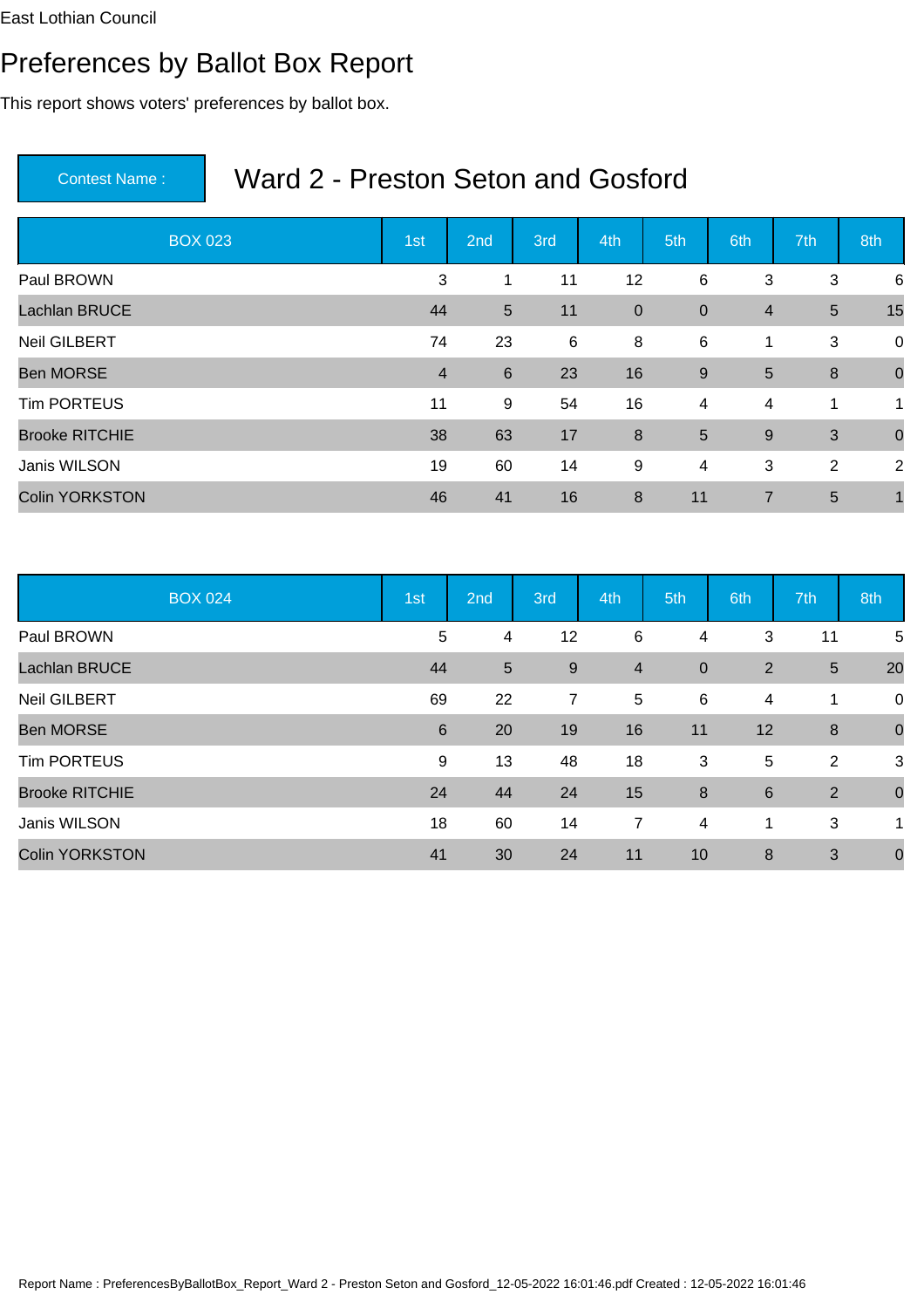# Preferences by Ballot Box Report

This report shows voters' preferences by ballot box.

| BOX 025, 026          | 1st | 2nd | 3rd | 4th | 5th   | 6th | 7th            | 8th            |
|-----------------------|-----|-----|-----|-----|-------|-----|----------------|----------------|
| Paul BROWN            | 2   | 4   | 17  | 10  | 1     | 4   | 14             | 13             |
| Lachlan BRUCE         | 100 | 9   | 22  | 6   | 6     | 2   | $\overline{4}$ | 20             |
| <b>Neil GILBERT</b>   | 116 | 40  | 16  | 9   | 1     | 7   | 8              | 2              |
| <b>Ben MORSE</b>      | 10  | 28  | 35  | 25  | 10    | 8   | 10             | 1              |
| <b>Tim PORTEUS</b>    | 23  | 25  | 73  | 11  | 14    | 5   | $\overline{2}$ | 2              |
| <b>Brooke RITCHIE</b> | 59  | 100 | 40  | 23  | $9\,$ | 6   | $\overline{2}$ | $\mathbf 0$    |
| Janis WILSON          | 42  | 99  | 38  | 5   | 3     | 8   | 1              | 2              |
| <b>Colin YORKSTON</b> | 82  | 79  | 39  | 23  | 12    | 6   | 3              | $\overline{2}$ |

|                       | <b>BOX 027</b> | 1st | 2nd            | 3rd | 4th            | 5th            | 6th              | 7th             | 8th              |
|-----------------------|----------------|-----|----------------|-----|----------------|----------------|------------------|-----------------|------------------|
| Paul BROWN            |                | 3   | $\overline{2}$ | 8   | 8              | 5              | 5                | 9               | 8                |
| <b>Lachlan BRUCE</b>  |                | 115 | 12             | 16  | $\overline{7}$ | 3              | $\boldsymbol{0}$ | $\overline{7}$  | 12               |
| <b>Neil GILBERT</b>   |                | 67  | 37             | 16  | 5              | 5              | $\,6$            | $\overline{7}$  | $\mathbf 1$      |
| <b>Ben MORSE</b>      |                | 14  | 42             | 35  | 23             | $\overline{7}$ | 12               | $6\phantom{1}6$ | $\boldsymbol{0}$ |
| <b>Tim PORTEUS</b>    |                | 32  | 20             | 57  | 16             | 10             | 5                | 1               | $\mathbf 1$      |
| <b>Brooke RITCHIE</b> |                | 46  | 63             | 35  | 17             | 11             | 2                | 2               | $\mathbf 1$      |
| Janis WILSON          |                | 24  | 63             | 21  | 11             | 6              | 4                | 1               | 6                |
| <b>Colin YORKSTON</b> |                | 38  | 52             | 44  | 24             | 10             | 10               | $\mathbf 0$     |                  |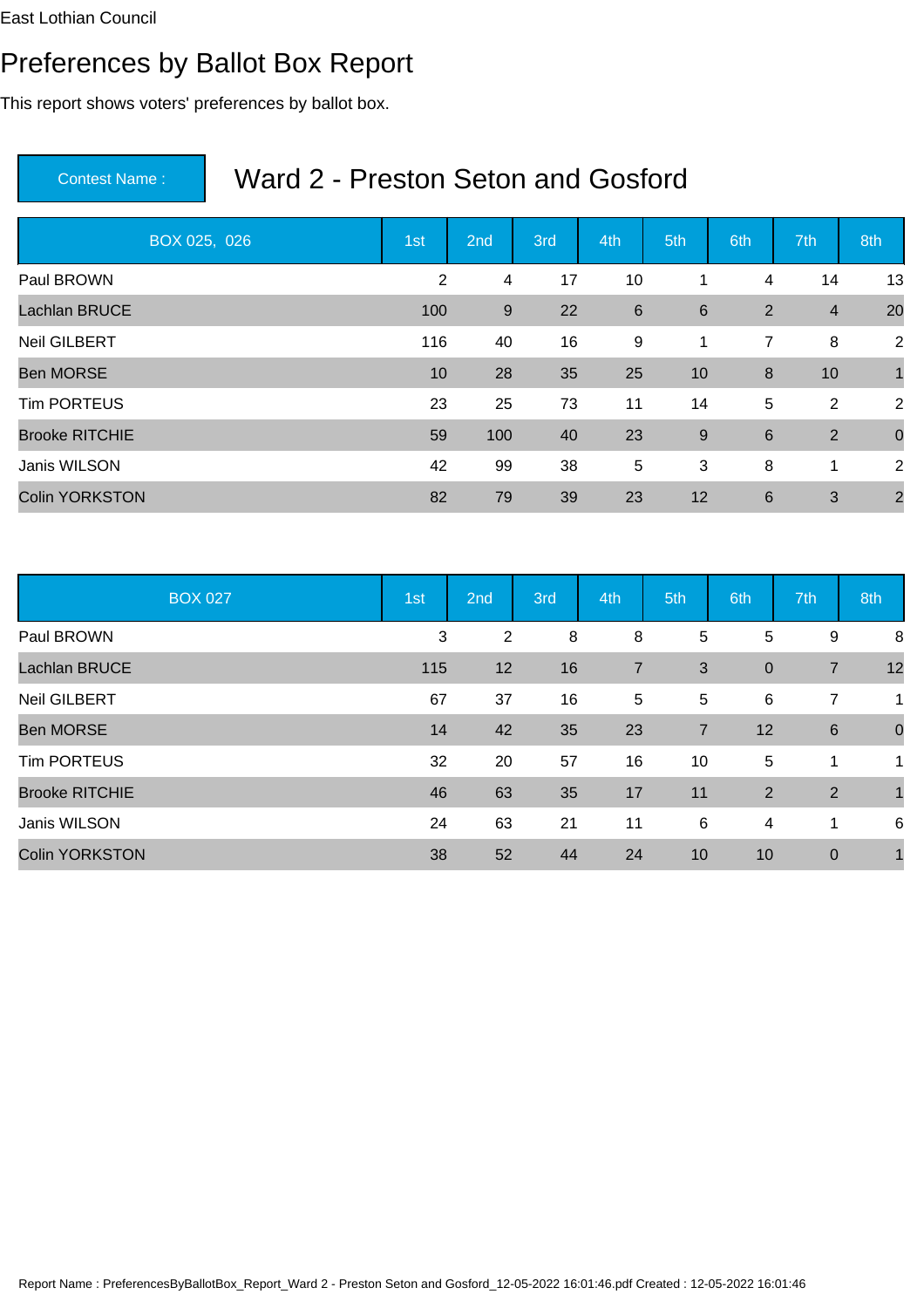# Preferences by Ballot Box Report

This report shows voters' preferences by ballot box.

| <b>BOX 028</b>        | 1st | 2nd | 3rd | 4th | 5th          | 6th              | 7th             | 8th            |
|-----------------------|-----|-----|-----|-----|--------------|------------------|-----------------|----------------|
| Paul BROWN            | 4   | 5   | 9   | 20  | 4            | 3                | 8               | 10             |
| <b>Lachlan BRUCE</b>  | 141 | 18  | 20  | 12  | $\mathbf{1}$ | $\boldsymbol{0}$ | $\overline{4}$  | 17             |
| <b>Neil GILBERT</b>   | 70  | 31  | 12  | 8   | 2            | 3                | 6               | $\mathbf{1}$   |
| <b>Ben MORSE</b>      | 20  | 59  | 57  | 42  | 8            | 15               | 3               | $\overline{0}$ |
| <b>Tim PORTEUS</b>    | 27  | 22  | 79  | 18  | 13           | 3                | $\overline{2}$  | $\mathbf 0$    |
| <b>Brooke RITCHIE</b> | 73  | 79  | 46  | 19  | 10           | 8                | $\mathbf 1$     |                |
| Janis WILSON          | 25  | 60  | 24  | 10  | 1            | 5                | 4               | 2              |
| <b>Colin YORKSTON</b> | 44  | 79  | 44  | 21  | 17           | 5                | $6\phantom{1}6$ |                |

| PVPSG001              | 1st | 2nd | 3rd | 4th | 5th             | 6th                     | 7th             | 8th          |
|-----------------------|-----|-----|-----|-----|-----------------|-------------------------|-----------------|--------------|
| Paul BROWN            | 5   | 3   | 6   | 18  | 8               | 11                      | 18              | 26           |
| <b>Lachlan BRUCE</b>  | 154 | 19  | 37  | 3   | $5\phantom{.0}$ | $\overline{\mathbf{4}}$ | 13              | 29           |
| <b>Neil GILBERT</b>   | 95  | 71  | 31  | 18  | 11              | 8                       | 11              | 1            |
| <b>Ben MORSE</b>      | 28  | 53  | 35  | 45  | 18              | 17                      | 9               | $\mathbf{1}$ |
| <b>Tim PORTEUS</b>    | 40  | 26  | 77  | 18  | 12              | 12                      | $\overline{7}$  | 2            |
| <b>Brooke RITCHIE</b> | 75  | 177 | 66  | 28  | 16              | 8                       | $\overline{4}$  |              |
| Janis WILSON          | 71  | 89  | 41  | 20  | $\overline{7}$  | 6                       | $5\phantom{.0}$ | 8            |
| <b>Colin YORKSTON</b> | 167 | 95  | 66  | 29  | 16              | 11                      | $6\phantom{1}6$ | 3            |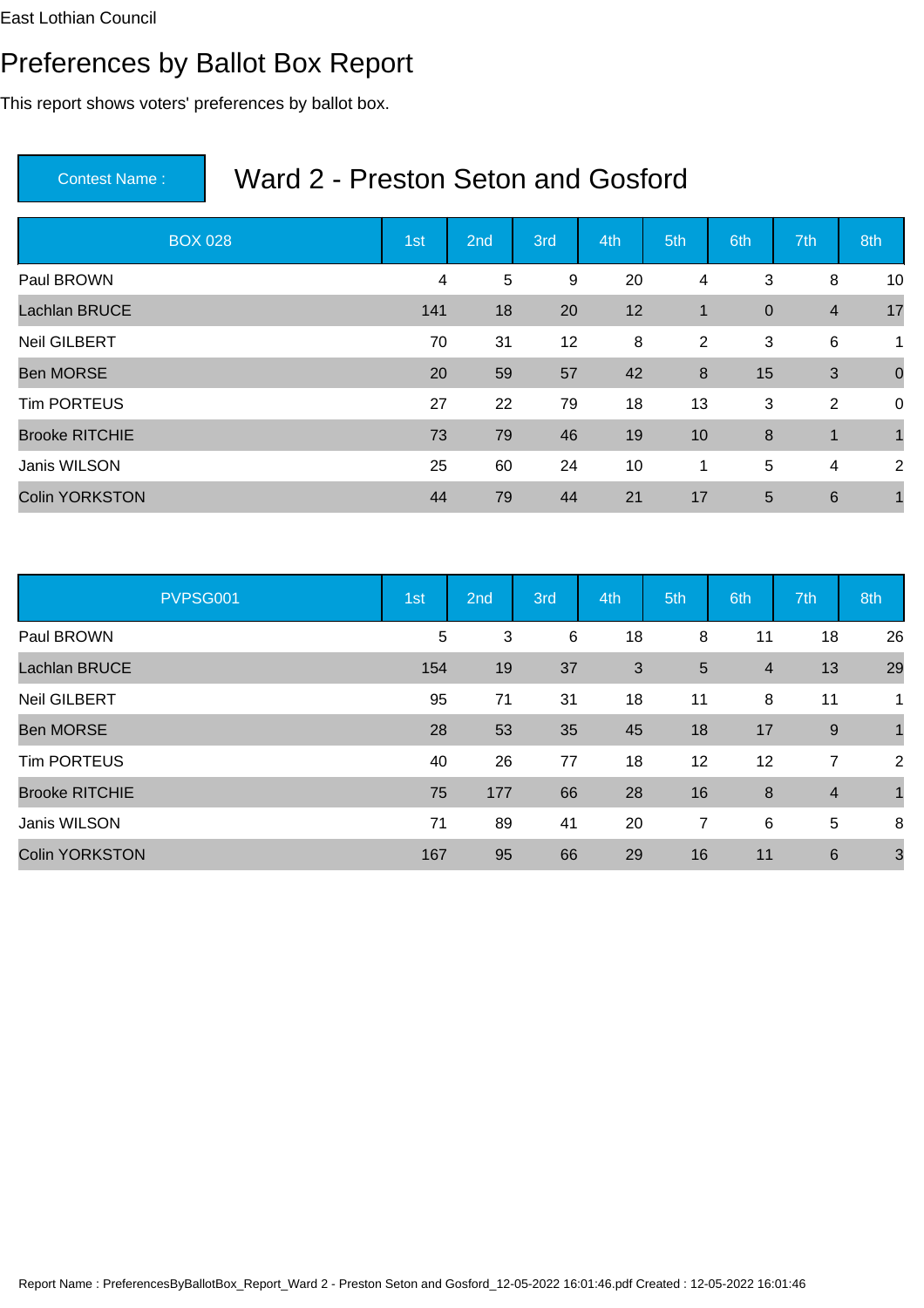# Preferences by Ballot Box Report

This report shows voters' preferences by ballot box.

| PVPSG002              | 1st | 2nd | 3rd | 4th              | 5th             | 6th            | 7th              | 8th            |
|-----------------------|-----|-----|-----|------------------|-----------------|----------------|------------------|----------------|
| Paul BROWN            | 11  | 2   | 17  | 12               | 3               | 7              | 7                | 24             |
| <b>Lachlan BRUCE</b>  | 127 | 22  | 53  | $\boldsymbol{9}$ | $\overline{4}$  | 5              | $\overline{7}$   | 18             |
| <b>Neil GILBERT</b>   | 86  | 76  | 24  | 22               | 8               | 5              | 12               | 4              |
| <b>Ben MORSE</b>      | 28  | 47  | 49  | 41               | 19              | $9\,$          | $\boldsymbol{8}$ | $\mathbf{1}$   |
| <b>Tim PORTEUS</b>    | 36  | 20  | 81  | 22               | 18              | 12             | 5                | 2              |
| <b>Brooke RITCHIE</b> | 89  | 150 | 59  | 24               | 8               | 10             | 3                | $\mathbf 0$    |
| Janis WILSON          | 84  | 84  | 34  | 8                | 8               | 12             | 7                | 3              |
| <b>Colin YORKSTON</b> | 156 | 134 | 41  | 29               | $6\phantom{1}6$ | $\overline{4}$ | $6\phantom{1}6$  | $\overline{2}$ |

| PVPSG003              | 1st | 2nd | 3rd | 4th            | 5th            | 6th                     | 7th            | 8th            |
|-----------------------|-----|-----|-----|----------------|----------------|-------------------------|----------------|----------------|
| Paul BROWN            | 2   | 3   | 11  | 5              | 6              | 4                       | 11             | 11             |
| <b>Lachlan BRUCE</b>  | 167 | 18  | 28  | $\overline{9}$ | $\mathbf{1}$   | 4                       | 6              | 16             |
| <b>Neil GILBERT</b>   | 114 | 64  | 23  | 6              | 4              | 5                       | 6              | $\overline{2}$ |
| <b>Ben MORSE</b>      | 26  | 34  | 55  | 46             | 12             | 12                      | $\overline{4}$ | $\mathbf 1$    |
| <b>Tim PORTEUS</b>    | 34  | 27  | 88  | 12             | 11             | 10                      | $\overline{0}$ | 2              |
| <b>Brooke RITCHIE</b> | 75  | 187 | 53  | 19             | $9\,$          | $\overline{\mathbf{4}}$ | 2              | $\overline{1}$ |
| Janis WILSON          | 67  | 107 | 36  | 9              | $\overline{2}$ | 7                       | 6              | 2              |
| <b>Colin YORKSTON</b> | 177 | 101 | 43  | 30             | 10             | 3                       | 3              |                |